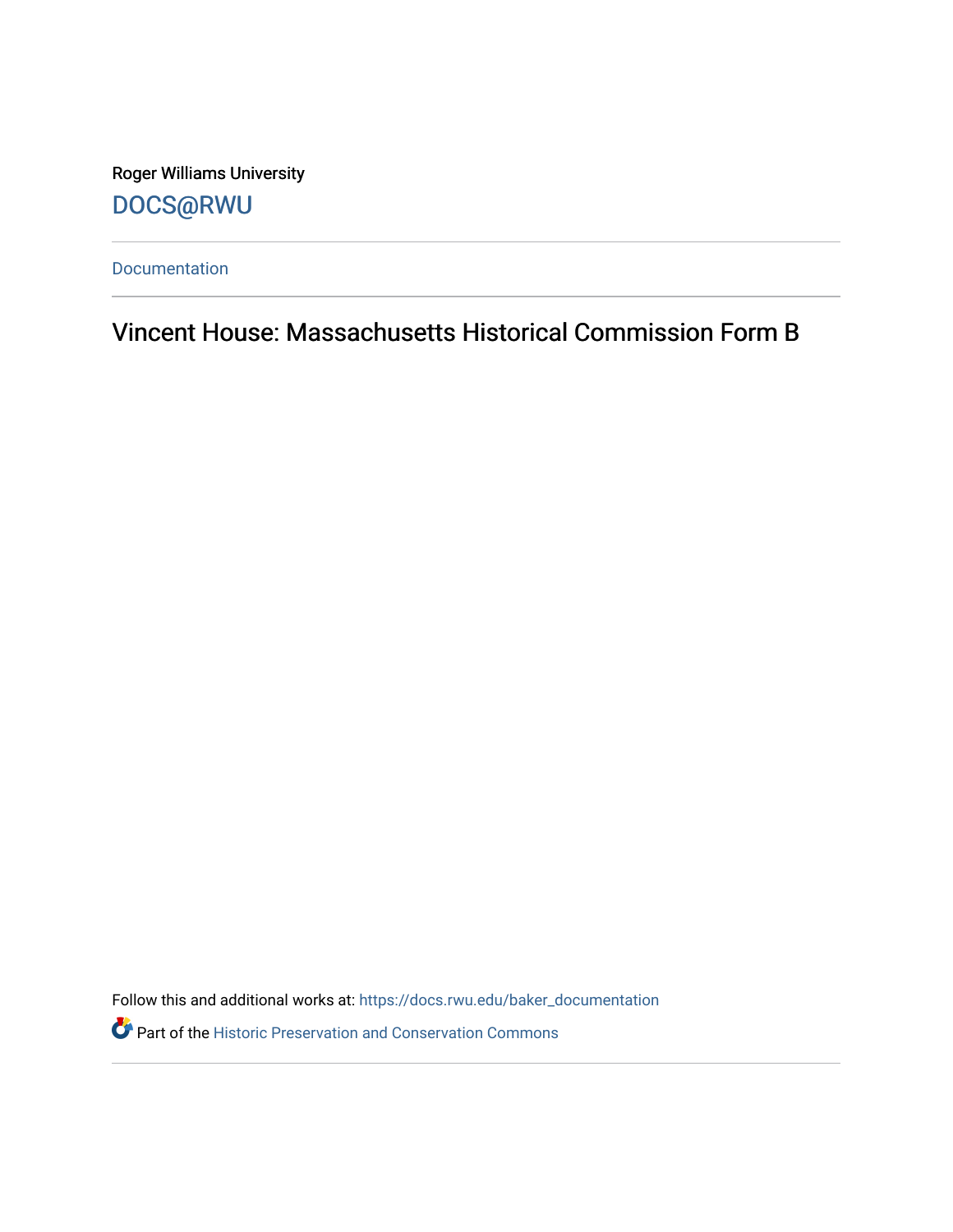## FORM B - BUILDING

## MASSACHUSETTS HISTORICAL COMMISSION Office of the Secretary, State House, Boston

2. Photo  $(3x3"$  or  $3x5"$ )<br>Staple to left side of form Photo number

4. Map. Draw sketch of building location in relation to nearest cross streets and other buildings. Indicate north.

In Area no. Form no.

| 1. Town Edgartern, Mass.                                                                                                      |
|-------------------------------------------------------------------------------------------------------------------------------|
| Address Macting House Way                                                                                                     |
| Name Vincent House                                                                                                            |
| Present use Proposed museum                                                                                                   |
| Present owner Martha's Vineyard Historical<br>Preservation Sec.                                                               |
| 3. Description:                                                                                                               |
| Date Circa 1685                                                                                                               |
| Source Structure by the state of the                                                                                          |
| Style Full cape                                                                                                               |
| Architect <b>Product</b>                                                                                                      |
| Exterior wall fabric Shingle                                                                                                  |
| Outbuildings (describe)                                                                                                       |
| Other features Center chimney, expessed<br>frame, clay in-fill                                                                |
| Further discription on reverse side.                                                                                          |
| Altered energeon Federal Date circa 1790                                                                                      |
| Moved To-be Date Sept, 1977                                                                                                   |
| and the company of the state of the state of the state of the state of the state of the state of the state of<br>5. Lot size: |
| One acre or less<br>Over one acre x                                                                                           |
| Approximate frontage new location - 400 ft.                                                                                   |
| Approximate distance of building from street                                                                                  |
| 150 ft.                                                                                                                       |
| 6. Recorded by Anne M. Baker                                                                                                  |
| Organization For M.V.H.P.S.                                                                                                   |
| Date<br>August 1/1, 1977                                                                                                      |

(over)